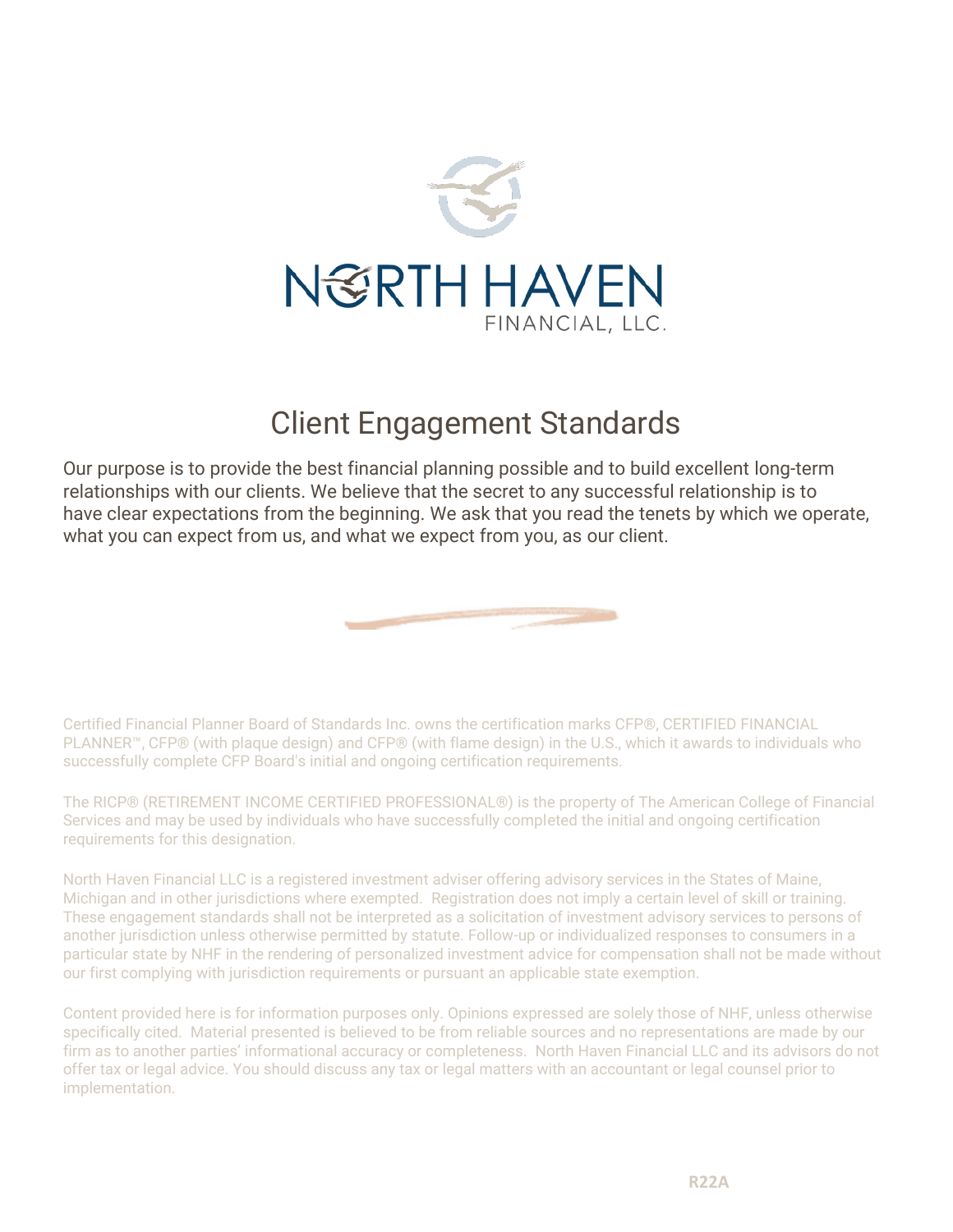## OUR TENETS

- I. Financial Planning is an ongoing process involving: goal-setting, cash flow planning, risk management, investment management, asset preservation, healthcare planning, tax planning, and estate planning. Simply put – comprehensive financial planning is a process where we aim to understand your life, and your money; then we work together to connect your money to your life.
- II. Good communication is critical for a mutually beneficial relationship.
- III. We employ a systematic approach to achieve thoroughness and efficiency in providing comprehensive financial life planning services.
- IV. A great plan requires a time commitment from you as well as from us.
- V. We believe in a disciplined, evidence-based investment approach. We do not try to time the market. We do not try to "beat the market". Our Investment Philosophy document provides a detailed explanation of our approach.
- VI. We enjoy working with great people who appreciate the true value of our services.
- VII. Everyone should have the opportunity to live a great life. Our goal is to help people achieve this.
- VIII. We operate on a fiduciary standard, which means our duty is to serve your interests first. We are compensated only by client fees, which we fully disclosed to you. We receive no compensation from any entity other than you. Our fees are all inclusive and are calculated as a percentage of the assets under advisement for you.
- IX. We commit to always strive to do our best on your behalf. We strive to bring the best ideas in the financial industry to our clients. We participate in regular continuing education to stay current with industry thought leaders on financial planning strategies that work.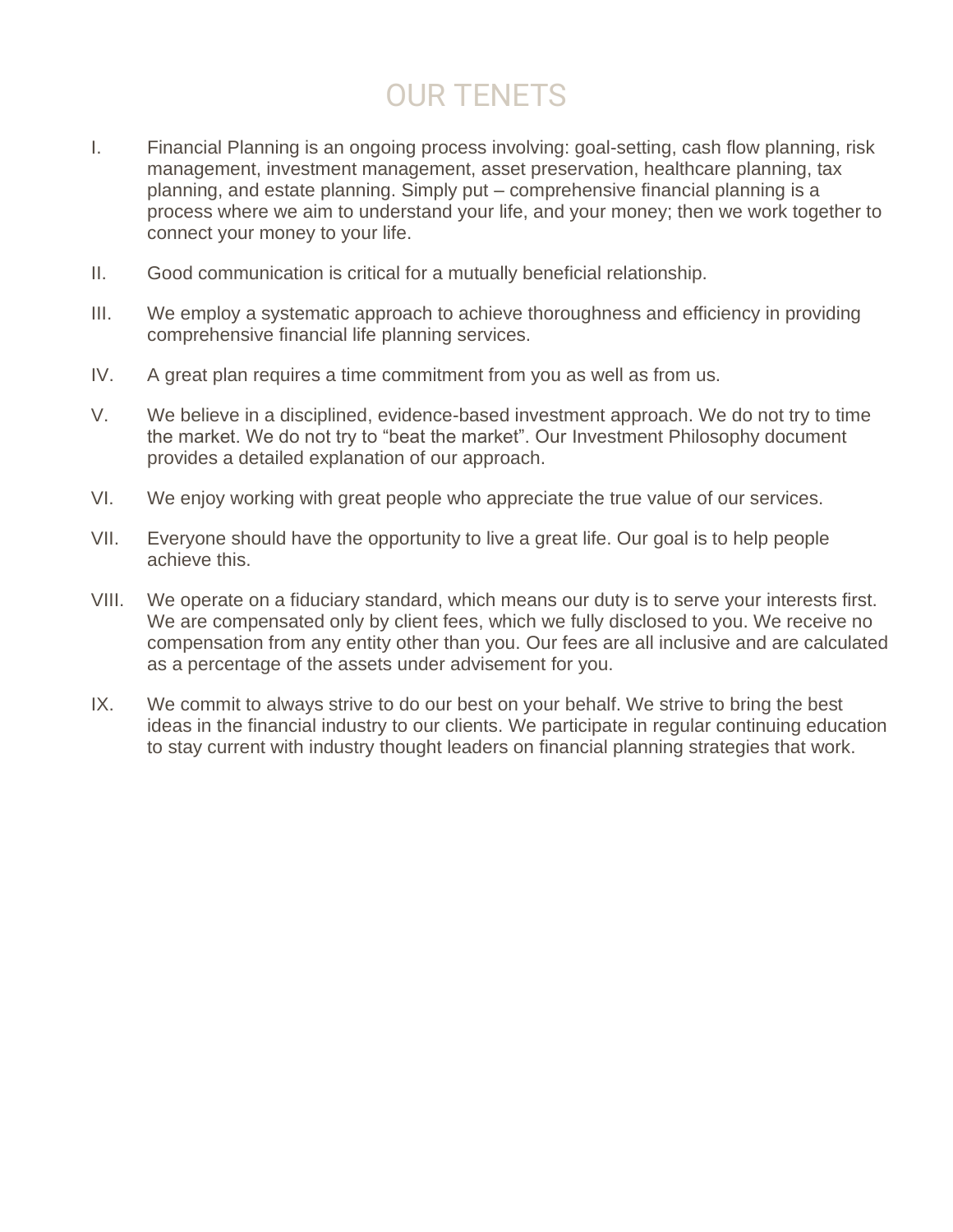## WHAT TO EXPECT FROM US

- I. We look at all aspects of your life to create an ongoing financial plan that reflects your priorities, values, and resources, as well as uncovers your opportunities.
- II. We assist you all along the way with the implementation of your plan. We monitor your plan regularly to make certain that all parts stay relevant and updated.
- III. We keep all your information confidential, safe and secure. Our client portal and office systems employ advanced security features to protect your data. We share information, if granted by you, only as needed with attorneys, accountants, and other professionals with whom you may be working, in order to effect services, quote coverage, or review accounting, insurance, and/or legal service options.
- IV. We strive to respond to all phone calls within one business day and emails within three business days. We will inform you of any short-term deviations from this policy.
- V. We have regular meetings designed to keep us both up to date. Regular meetings create an opportunity to discuss changes in your situation, that you may not even realize are relevant to your financial plan. We will review each of the topics below at least once a year. Opportunities identified may be covered in meetings, emails or phone calls.
	- a. Goals and Retirement Plan projections,
	- b. Account Withdrawal Policies and cash flow planning
	- c. Tax planning opportunities
	- d. Investments and your Investment Policy
	- e. In addition, we address any issues of concern to you throughout the year.
- VI. We hold client meetings Tuesday, Wednesday and Thursday between 8am and 5pm eastern time. Exceptions will be made for emergencies. We do not hold client meetings on weekends.
- VII. We will manage your investment accounts based on an investment policy that we have discussed and agreed upon with you in advance. We believe discipline and diversification are the key investment principles needed to help create long term wealth and financial security. We work with clients that appreciate this approach. We understand that some clients may want to direct their own investment decisions, and we accept that these clients are not a good fit for our firm.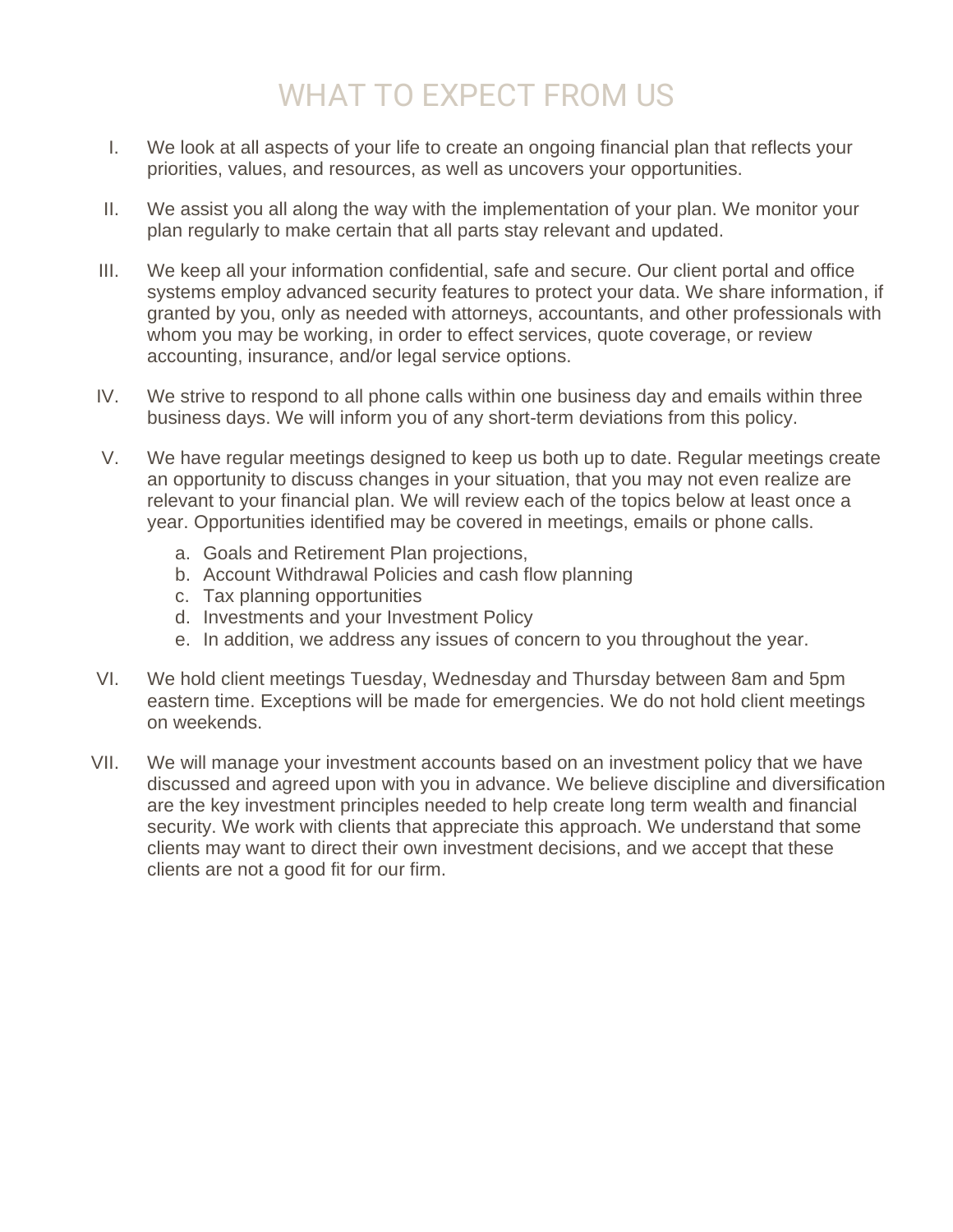## WHAT WE EXPECT FROM YOU

I am willing to participate in the Financial Planning process as described above on a continuing basis, and agree to at least one virtual meeting per year. I understand that each part of the process is interdependent and requires information and participation from me.

I am willing to delegate the implementation and monitoring of my financial plan to Mike Rauth and North Haven Financial, LLC (NHF). I understand that if I act without Mike's input or knowledge, this may affect his ability to provide appropriate advice. I am hiring NHF to help me enjoy life more fully, and part of this process is to let Mike help me to the best of his professional abilities.

I agree to be responsive to emails and phone calls within a reasonable period of time. Many financial planning issues are time sensitive, especially tax items.

I agree to provide requested data and documents in a timely fashion.

I agree to receive and provide documents electronically either via e-mail or the Client Portal for sensitive information.

I understand that Mike Rauth and NHF only works with clients that agree with the NHF investment philosophy and I will allow Mike to manage my investment accounts. Mike will not have custody of my investment accounts. They will be held at a third-party custodian. (For example, TD Ameritrade)

I understand that all request for distributions from or contributions to my accounts may be communicated verbally but must be confirmed by email.

I understand that Mike Rauth and NHF take full responsibility for any errors they might make. I agree to make Mike aware of any errors as soon as they are discovered. Mike & NHF will do their best to minimize errors and correct any errors to the best of their ability.

We at NHF are committed to living our lives from a place of joy and kindness, and hope to have long-lasting, healthy relationships with all of our clients.

I agree that our relationship needs to be reevaluated if we ever stop enjoying working together or respecting one another.

Please initial to indicate that you understand and agree to these statements.

When you decide to become a client, we will ask you to initial to indicate your agreement.